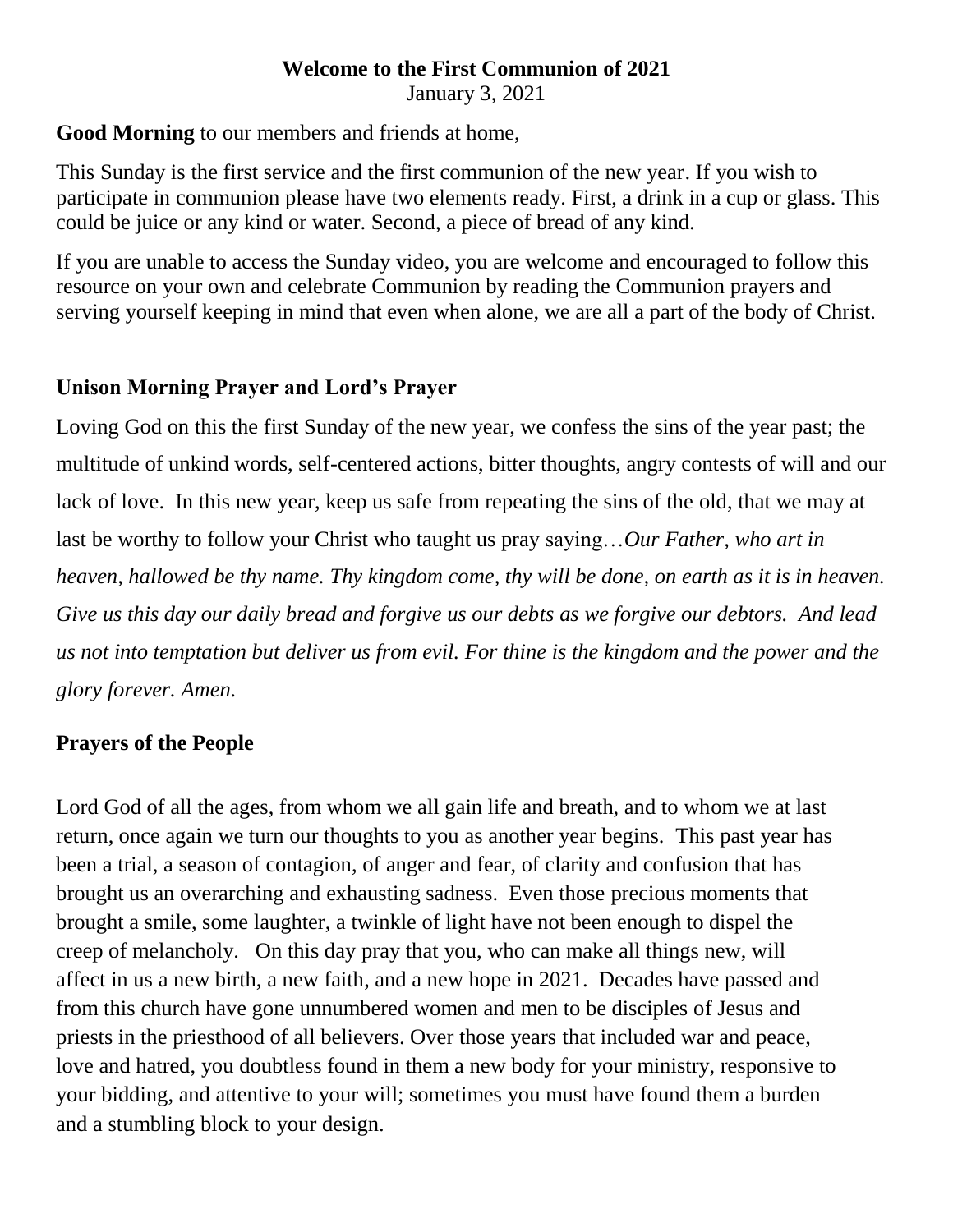Of our own weaknesses in our time to be your body for ministry, we already know many and we ask of you both forgiveness and redemption. Other stumbling blocks we suspect that we do not yet recognize and pray that you will lead us into such knowledge of them that we discover how sorely we need your guidance. Frail in ourselves, we are mighty in your way; and in the year now opening before us, we beg that you will save us from the temptation of believing there is nothing more for us that what we see as the glories of our past. Loving God, this year grow us into what you have designed us to be; warmhearted, joyful Christians. Instill within us the hunger to be unobtrusively and incorruptibly good, truthful, kind, trustworthy, generous, and forgiving. Draw us ever closer to you; plant our feet ever more firmly in the footsteps of Jesus. Enable us this year to fight the good fight, to finish the race that you have set before us, to keep the faith, looking unto you, who hears each and every prayer, even as we lift to you those whom we know and love……. Loving God, in this new year may we endeavor to show our faith in all we say and all we do, Amen.

### **Scripture Reading:** Matthew 2:13-23

Of the two Gospel accounts of the birth of Jesus, only The Gospel of Matthew tells the story of King Herod, the wise men from the east and the tragic events that follow the first Christmas in the town of Bethlehem. This accounting, while different from that of the Gospel of Luke, does not necessarily conflict with Luke's telling of Mary and Joseph bringing Jesus to the temple after eight days for the rites of the law. They can be seen as fitting together in a longer time frame with the story of the escape to Egypt, taking place after Mary, Joseph and Jesus had been to the temple.

Our lesson for today is from the Gospel according to Matthew, chapter 2, verses 13-23.

Now after they had left, an angel of the Lord appeared to Joseph in a dream and said, "Get up, take the child and his mother, and flee to Egypt, and remain there until I tell you; for Herod is about to search for the child, to destroy him." Then Joseph got up, took the child and his mother by night, and went to Egypt, and remained there until the death of Herod. This was to fulfill what had been spoken by the Lord through the prophet, "Out of Egypt I have called my son." When Herod saw that he had been tricked by the wise men, he was infuriated, and he sent and killed all the children in and around Bethlehem who were two years old or under, according to the time that he had learned from the wise men. Then was fulfilled what had been spoken through the prophet Jeremiah: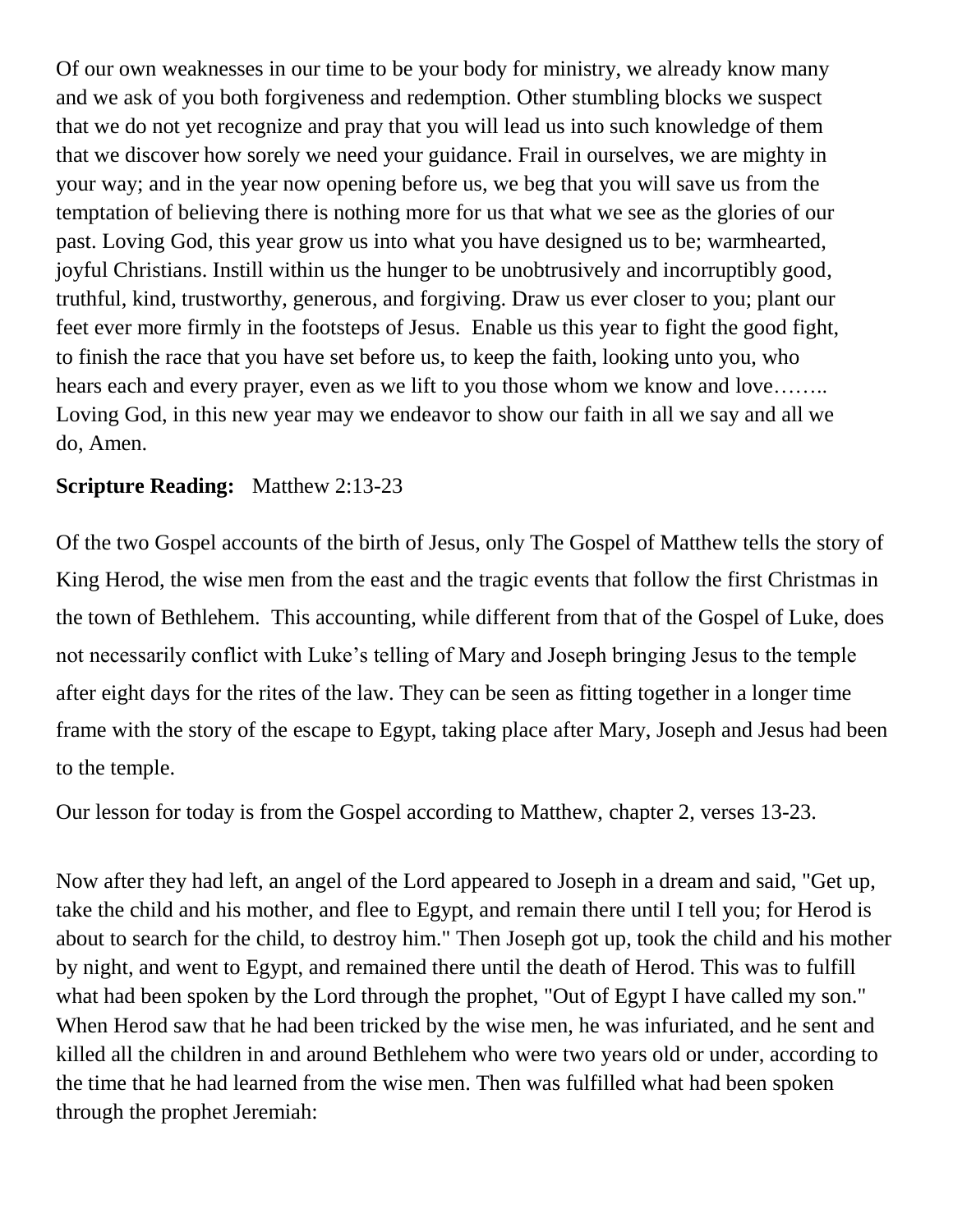"A voice was heard in Ramah, wailing and loud lamentation, Rachel weeping for her children; she refused to be consoled, because they are no more."

When Herod died, an angel of the Lord suddenly appeared in a dream to Joseph in Egypt and said, "Get up, take the child and his mother, and go to the land of Israel, for those who were seeking the child's life are dead." Then Joseph got up, took the child and his mother, and went to the land of Israel. But when he heard that Archelaus was ruling over Judea in place of his father Herod, he was afraid to go there. And after being warned in a dream, he went away to the district of Galilee. There he made his home in a town called Nazareth, so that what had been spoken through the prophets might be fulfilled, "He will be called a Nazorean."

> After the reading, you may reflect on this passage. The Communion Meditation is included on our video.

## **Communion Meditation:** *Into the Woods*

#### **The Sacrament of Communion The Invitation**

In this holy Communion, in humble thanksgiving for the life, suffering and resurrection of our Lord, may we offer to him our whole being in this new year.

In this holy Communion, may we be one in the mystical and universal Body of Christ, united in loving fellowship with God and with each other.

In this holy Communion, may we see ourselves as one with humanity and a part of God's creation.

In this holy Communion, may we remember with penitence and joy, Christ's great love for us, and his sacrifice for our redemption that has set us free.

In this holy mystery, may we abide in Christ and may Christ abide in us.

## **The Prayer of Consecration**

Show us, O God, the brightness of your spirit as we gather about the table of Christ. Show us, O God, the radiance of your grace in the breaking of this bread. Show us, O God, the brilliance of your presence in the pouring of this cup. Reveal to us the depth of your love, reveal to us the ever-flowing streams of your forgiveness, reveal to us the wideness of your mercy. As we come to this table of grace, forgiveness, and mercy, may we catch a glimpse of your glory, your mystery, and your peace.